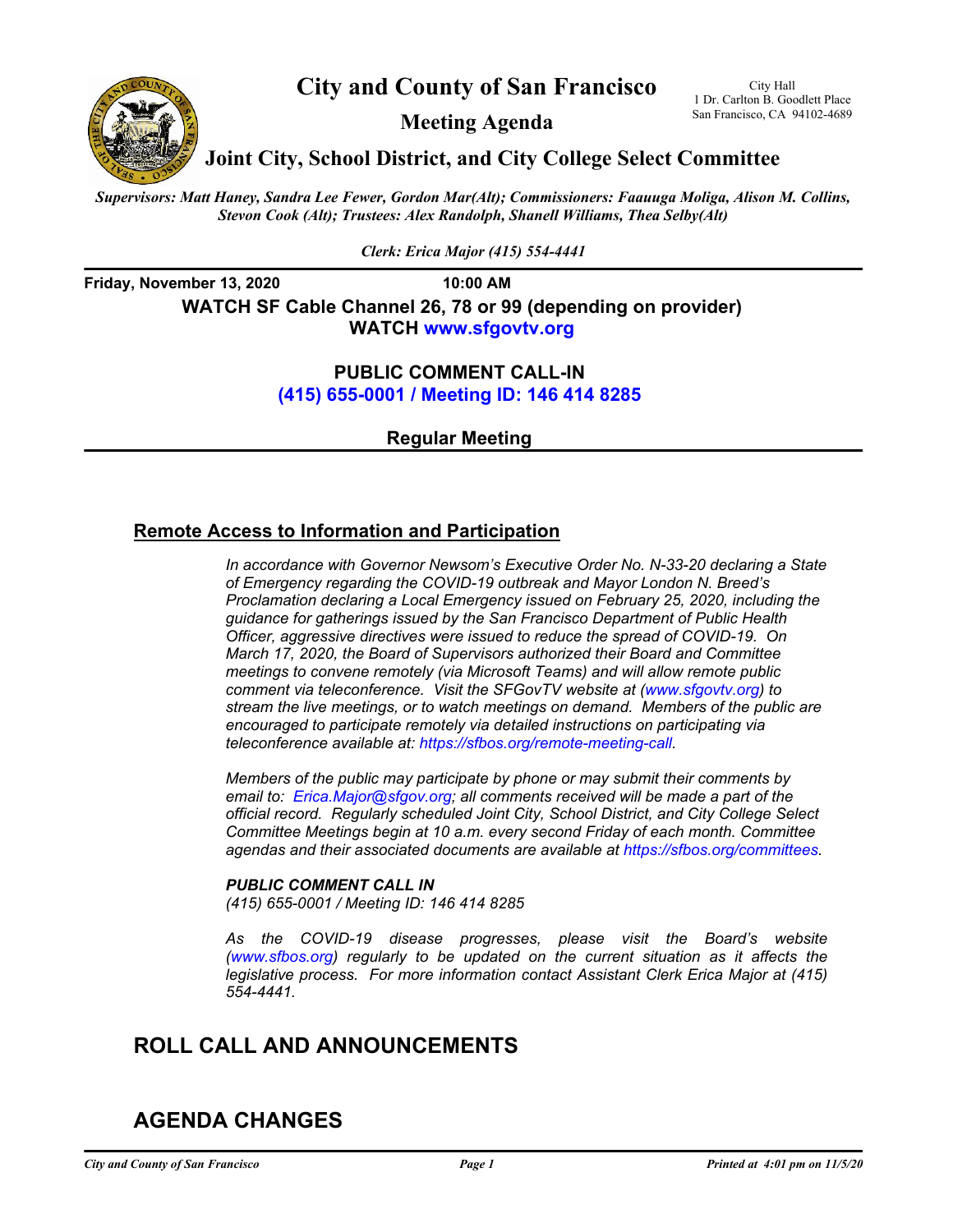### **REGULAR AGENDA**

#### **1. [200412](http://sfgov.legistar.com/gateway.aspx?m=l&id=35848) [Hearing - Impacts of COVID-19 on San Francisco Unified School District and City College of San Francisco] Sponsor: Haney**

#### Hearing regarding how COVID-19 has impacted the schedules, policies, and the provision of services for San Francisco Unified School District (SFUSD) and City College of San Francisco (CCSF); the approach SFUSD and CCSF are exercising to protect both students and staff during the pandemic; how schools are continuing to serve students and families, especially those that are most marginalized; what plans are being made to ensure ongoing educational goals are met; how the City can best support the schools and what resources are required to ensure that they are able to succeed in their vital role as educational institutions; and requesting SFUSD and CCSF to report.

4/21/20; RECEIVED AND ASSIGNED to the Joint City, School District, and City College Select Committee.

4/29/20; REFERRED TO DEPARTMENT.

6/12/20; CONTINUED TO CALL OF THE CHAIR.

7/24/20; CONTINUED TO CALL OF THE CHAIR.

8/14/20; CONTINUED TO CALL OF THE CHAIR.

8/28/20; CONTINUED TO CALL OF THE CHAIR.

9/25/20; CONTINUED TO CALL OF THE CHAIR.

10/9/20; CONTINUED TO CALL OF THE CHAIR.

10/23/20; CONTINUED TO CALL OF THE CHAIR.

## **ADJOURNMENT**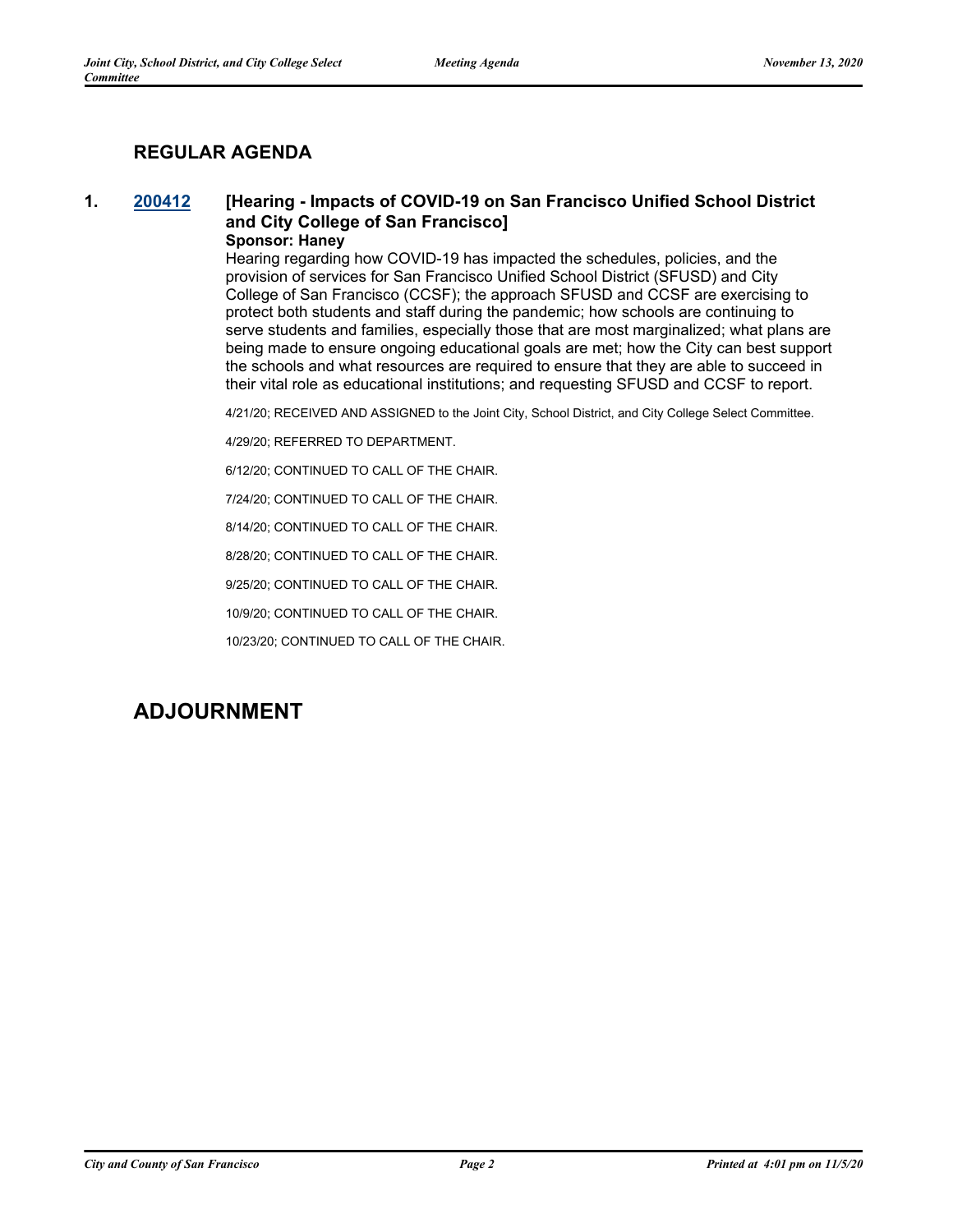#### **Agenda Item Information**

Each item on the Consent or Regular agenda may include the following documents:

- 1) Legislation
- 2) Budget and Legislative Analyst report
- 3) Department or Agency cover letter and/or report
- 4) Public correspondence

These items will be available for review at City Hall, 1 Dr. Carlton B. Goodlett Place, Room 244, Reception Desk.

#### **Meeting Procedures**

The Board of Supervisors is the legislative body of the City and County of San Francisco. The Board has several standing committees where ordinances and resolutions are the subject of hearings at which members of the public are urged to testify. The full Board does not hold a second public hearing on measures which have been heard in committee.

Board procedures do not permit: 1) persons in the audience to vocally express support or opposition to statements by Supervisors or by other persons testifying; 2) ringing and use of cell phones, pagers, and similar sound-producing electronic devices; 3) bringing in or displaying signs in the meeting room; and 4) standing in the meeting room.

Each member of the public will be allotted the same maximum number of minutes to speak as set by the President or Chair at the beginning of each item or public comment, excluding City representatives, except that public speakers using interpretation assistance will be allowed to testify for twice the amount of the public testimony time limit. If simultaneous interpretation services are used, speakers will be governed by the public testimony time limit applied to speakers not requesting interpretation assistance. Members of the public who want a document displayed should provide in advance of the meeting to the Clerk of the Board (bos.legislation@sfgov.org), clearly state such during testimony, and subsequently request the document be removed when they want the screen to return to live coverage of the meeting.

IMPORTANT INFORMATION: The public is encouraged to testify at Committee meetings. Persons unable to attend the meeting may submit to the City, by the time the proceedings begin, written comments regarding the agenda items. These comments will be made a part of the official public record and shall be brought to the attention of the Board of Supervisors. Written communications expected to be made a part of the official file should be submitted to the Clerk of the Board or Clerk of a Committee: 1 Dr. Carlton B. Goodlett Place, Room 244, San Francisco, CA 94102. Communications which are not received prior to the hearing may be delivered to the Clerk of the Board or Clerk of the Committee at the hearing and you are encouraged to bring enough copies for distribution to all of its members.

COPYRIGHT: All system content that is broadcasted live during public proceedings is secured by High-bandwidth Digital Content Protection (HDCP), which prevents copyrighted or encrypted content from being displayed or transmitted through unauthorized devices. Members of the public who wish to utilize chamber digital, audio and visual technology may not display copyrighted or encrypted content during public proceedings.

AGENDA PACKET: Available on the internet at http://www.sfbos.org/meetings. Meetings are cablecast on SFGovTV, the Government Channel 26. For DVD copies and scheduling call (415) 554-4188.

LANGUAGE INTERPRETERS: Language services are available in Spanish, Chinese and Filipino at all regular and special Board and Committee meetings if made at least 48 hours in advance of the meeting to help ensure availability. For more information or to request services: Contact Wilson Ng or Arthur Khoo at (415) 554-5184.

所有常規及特別市參事委員會會議(Board meetings)除委員會會議(Committee meetings)將予以提供西班牙 文,菲律賓文,及中文的語言服務,但須在會議前最少48小時作出請求,旨在確保服務屆時可予以提供。更多資訊或 請求有關服務, 請致電 (415) 554-7719聯絡Linda Wong.

 AVISO EN ESPAÑOL: Los servicios de idiomas están disponibles en español, chino, y filipino en todas las reuniones regulares y reuniones especiales de la Junta, de los Comités, si se solicita por lo menos 48 horas antes de la reunión para ayudar a garantizar su disponibilidad. Para más información o solicitar servicios, por favor contactar a (415) 554-5184.

PAUNAWA: Mayroong serbisyong pang-wika sa Espanyol, Tsino at Pilipino para sa lahat ng mga regular at espesyal na pagpupulong ng Board, at Komite ng Board. Sa kasalukuyan, mayroong serbisyo sa wikang Pilipino na maaaring hilingin, 48 oras (o mas maaga) bago ng pagpupulong upang matiyak na matutugunan ang inyong kahilingan. Para sa karagdagang impormasyon o para humiling ng serbisyo pang-wika, tawagan lamang ang (415) 554-5184.